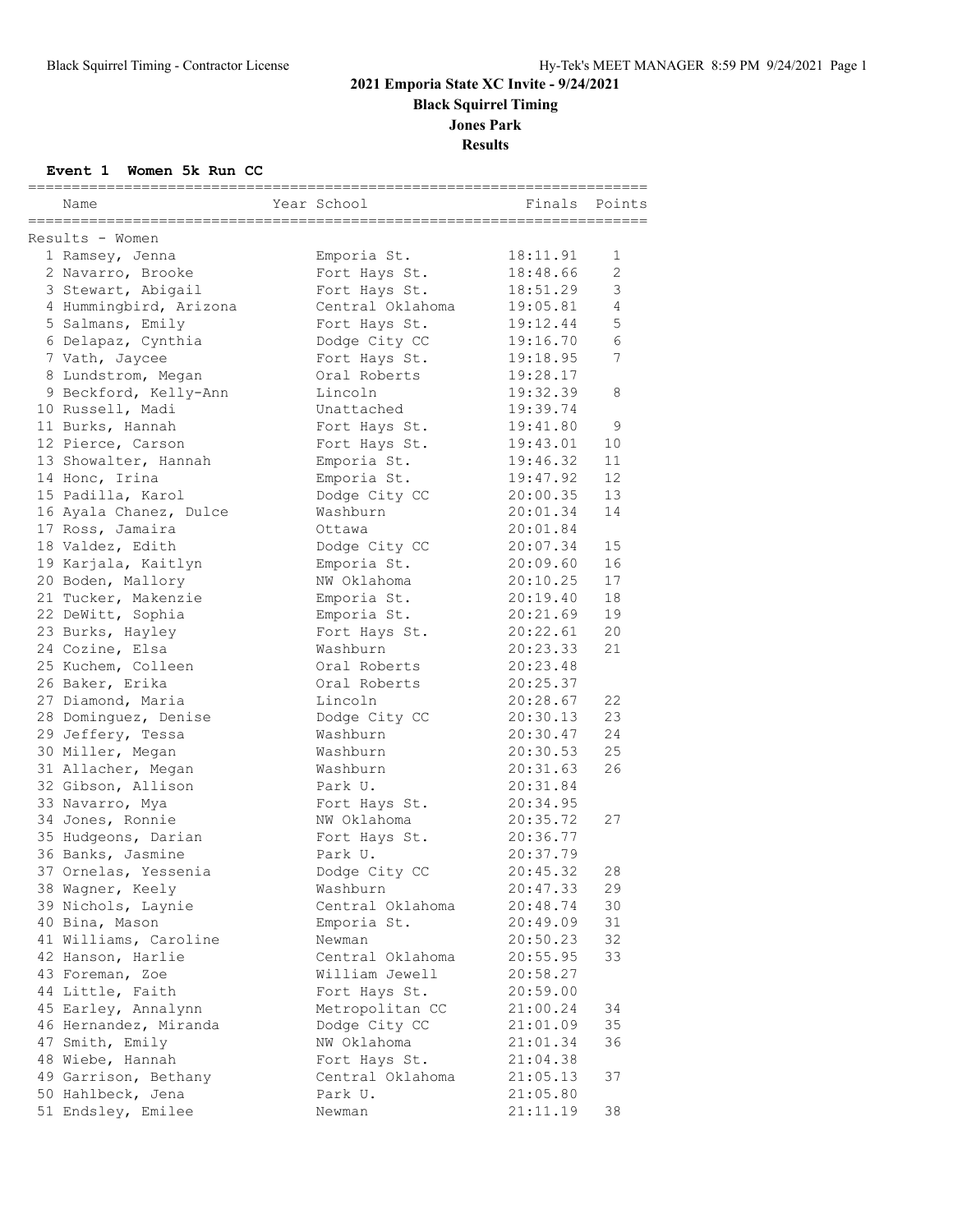**Black Squirrel Timing**

**Jones Park**

### **Results**

#### **....Event 1 Women 5k Run CC**

| 52 Abebe, Radiate        | Ottawa            | 21:15.24 |    |
|--------------------------|-------------------|----------|----|
| 53 May, Chrissani        | Lincoln           | 21:19.67 | 39 |
| 54 Hutchinson, Shiloh    | Central Oklahoma  | 21:20.80 | 40 |
| 55 Fulton, Mckenna       | William Jewell    | 21:21.53 |    |
| 56 Herrera, Karina       | Barton County CC  | 21:21.75 |    |
| 57 Lyon, Catherine       | Emporia St.       | 21:21.84 |    |
| 58 Stowers, Tabby        | Fort Hays St.     | 21:29.47 |    |
| 59 White, Sara           | Dodge City CC     | 21:35.33 | 41 |
| 60 Tyme, Melissa         | Lincoln           | 21:36.33 | 42 |
| 61 Johnson, Marina       | Fort Hays St.     | 21:39.99 |    |
| 62 Shirley, Clara        | Central Oklahoma  | 21:44.49 | 43 |
| 63 Appleman, Alexis      | Metropolitan CC   | 21:47.50 | 44 |
| 64 Ware, Brooke          | William Jewell    | 21:58.12 |    |
| 65 Bartlett, Clara       | Dodge City CC     | 22:08.25 |    |
| 66 Salgado, Ashley       | Newman            | 22:11.13 | 45 |
| 67 Mannings, Jameaka     | Lincoln           | 22:14.78 | 46 |
| 68 Southby, Olivia       | Washburn          | 22:15.42 | 47 |
| 69 Gibson, Josie         | NW Oklahoma       | 22:16.80 | 48 |
| 70 Rhodes, Marin         | Central Oklahoma  | 22:22.84 | 49 |
| 71 Lacen, Dixee          | Barton County CC  | 22:49.08 |    |
| 72 Rojo, Ruby            | Dodge City CC     | 22:53.08 |    |
| 73 Thomas, Shevannae     | Lincoln           | 23:14.08 | 50 |
| 74 Boettcher, Kelsey     | Emporia St.       | 23:19.72 |    |
| 75 Berryman, Brianna     | NW Oklahoma       | 23:27.59 | 51 |
| 76 Pena, Delsinay        | Neosho CC         | 23:27.88 | 52 |
| 77 Coon, Jaeden          | NW Oklahoma       | 23:29.66 | 53 |
| 78 Martinez, Maiki       | Emporia St.       | 23:51.59 |    |
| 79 Althalathini, Tahleel | Metropolitan CC   | 23:54.68 | 54 |
| 80 Esparza, Valerie      | Oklahoma Wesleyan | 23:58.90 |    |
| 81 Reim, Alexis          | Ottawa            | 24:14.17 |    |
| 82 Helfrich, Elise       | Newman            | 24:16.54 | 55 |
| 83 Coon, Jerika          | NW Oklahoma       | 24:18.66 | 56 |
| 84 Mills, Nehlia         | Lincoln           | 24:50.74 | 57 |
| 85 Perez, Melissa        | NW Oklahoma       | 25:04.47 |    |
| 86 George, Aliyah        | Lincoln           | 25:10.84 |    |
| 87 Thomas, Kayla         | Park U.           | 25:12.66 |    |
| 88 Spahn, Karlena        | Neosho CC         | 25:14.17 | 58 |
| 89 Barbosa, Isabela      | NW Oklahoma       | 25:18.12 |    |
| 90 Baker, Victoria       | Oral Roberts      | 25:23.29 |    |
| 91 Foeller, Nicole       | Metropolitan CC   | 25:42.03 | 59 |
| 92 Slabaugh, Grace       | Neosho CC         | 25:51.10 | 60 |
| 93 Johnson, Ariel        | Newman            | 25:51.70 | 61 |
| 94 Holmes, Sam           | Newman            | 26:11.47 | 62 |
| 95 Dodd, Emma            | Neosho CC         | 27:10.61 | 63 |
| 96 Geschwind, Madison    | Metropolitan CC   | 27:22.22 | 64 |
| 97 Harris, Katherine     | Oklahoma Wesleyan | 27:40.31 |    |
| 98 Freeman, Laura        | Ottawa            | 28:16.26 |    |
| 99 Wilson, Gina          | NW Oklahoma       | 29:35.23 |    |
| 100 Francis, Savannah    | NW Oklahoma       | 34:27.89 |    |
| 101 Seodutt, Kiara       | Neosho CC         | 38:07.76 | 65 |
| -- Johnson, Jaycee       | Neosho CC         | DNF      |    |
| -- Anderson, Allison     | Park U.           | DNF      |    |
| -- Brown, Emilie         | NW Oklahoma       | DNF      |    |
| -- McCathern, Katie      | Central Oklahoma  | DNF      |    |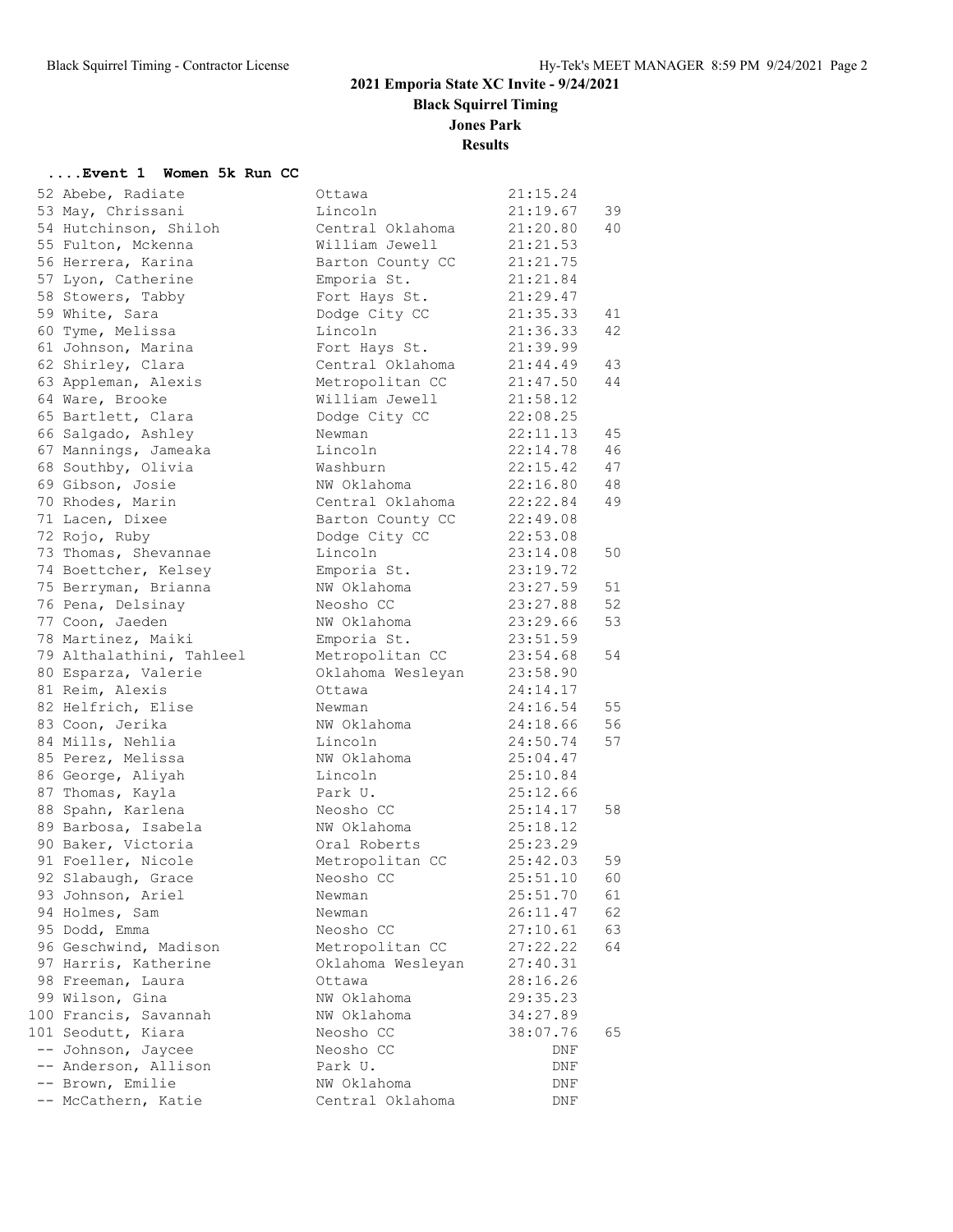**Black Squirrel Timing**

**Jones Park**

**Results**

| Event 1 Women 5k Run CC |  |  |  |
|-------------------------|--|--|--|
|-------------------------|--|--|--|

| -- Sims, Savannah       | Neosho CC      | DNF        |
|-------------------------|----------------|------------|
| -- Granderson, Alexa    | Oral Roberts   | DNF        |
| -- Tran, Wendy          | Unattached     | DNS        |
| -- Solis, Yosverani     | Dodge City CC  | DNS        |
| -- George, Shantea      | Lincoln        | DNS        |
| -- Fritz, Jordan        | Ottawa         | DNS        |
| -- Mullet, Mattie       | Hesston        | <b>DNS</b> |
| -- Johnson, Halle       | Fort Hays St.  | DNS        |
| -- Guiterrez, Cassandra | Washburn       | DNS        |
| -- Reynolds, Megan      | Newman         | DNS        |
| -- Dahn, Katelynn       | NW Oklahoma    | DNS        |
| -- Bentley, Kyra        | NW Oklahoma    | DNS        |
| -- Lukert, Hattie       | Fort Hays St.  | DNS        |
| -- Bachtel, Madelyn     | Emporia St.    | DNS        |
| -- Froebe, Rebecca      | Emporia St.    | DNS        |
| -- Kuffel, Gretchen     | Fort Hays St.  | <b>DNS</b> |
| -- Kelley, Madison      | NW Oklahoma    | DNS        |
| -- Vickers, Charlotte   | William Jewell | DNS.       |

### Team Scores

| Rank Team                 | Total | $\mathbf{1}$   | 2             | $\mathcal{B}$ | $\overline{4}$ | 5       | $*6$ | $*7$ | $*8$ | $*9$ |
|---------------------------|-------|----------------|---------------|---------------|----------------|---------|------|------|------|------|
| Results - Women           |       |                |               |               |                |         |      |      |      |      |
| 1 Fort Hays St.           | 26    | $\overline{2}$ | $\mathcal{E}$ | $5 -$         | 7              | $\circ$ | 10   | 20   |      |      |
| Total Time: 1:35:53.14    |       |                |               |               |                |         |      |      |      |      |
| 19:10.63<br>Average:      |       |                |               |               |                |         |      |      |      |      |
| 2 Emporia St.             | 58    | $\mathbf{1}$   | 11            | 12            | 16             | 18      | 19   | 31   |      |      |
| Total Time: 1:38:15.15    |       |                |               |               |                |         |      |      |      |      |
| 19:39.03<br>Average:      |       |                |               |               |                |         |      |      |      |      |
| 3 Dodge City CC           | 85    | 6              | 13            | 15            | 23             | 28      | 35   | 41   |      |      |
| Total Time: 1:40:39.84    |       |                |               |               |                |         |      |      |      |      |
| 20:07.97<br>Average:      |       |                |               |               |                |         |      |      |      |      |
| 4 Washburn                | 110   | 14             | 21            | 24            | 25             | 26      | 29   | 47   |      |      |
| Total Time: 1:41:57.30    |       |                |               |               |                |         |      |      |      |      |
| 20:23.46<br>Average:      |       |                |               |               |                |         |      |      |      |      |
| 5 Central Oklahoma        | 144   | $\overline{4}$ | 30            | 33            | 37             | 40      | 43   | 49   |      |      |
| Total Time: 1:43:16.43    |       |                |               |               |                |         |      |      |      |      |
| 20:39.29<br>Average:      |       |                |               |               |                |         |      |      |      |      |
| 6 Lincoln                 | 157   | 8              | 22            | 39            | 42             | 46      | 50   | 57   |      |      |
| Total Time: 1:45:11.84    |       |                |               |               |                |         |      |      |      |      |
| 21:02.37<br>Average:      |       |                |               |               |                |         |      |      |      |      |
| 7 Northwestern Oklahoma   | 179   | 17             | 27            | 36            | 48             | 51      | 53   | 56   |      |      |
| 1:47:31.70<br>Total Time: |       |                |               |               |                |         |      |      |      |      |
| 21:30.34<br>Average:      |       |                |               |               |                |         |      |      |      |      |
| 8 Newman                  | 231   | 32             | 38            | 45            | 55             | 61      | 62   |      |      |      |
| Total Time: 1:54:20.79    |       |                |               |               |                |         |      |      |      |      |
| 22:52.16<br>Average:      |       |                |               |               |                |         |      |      |      |      |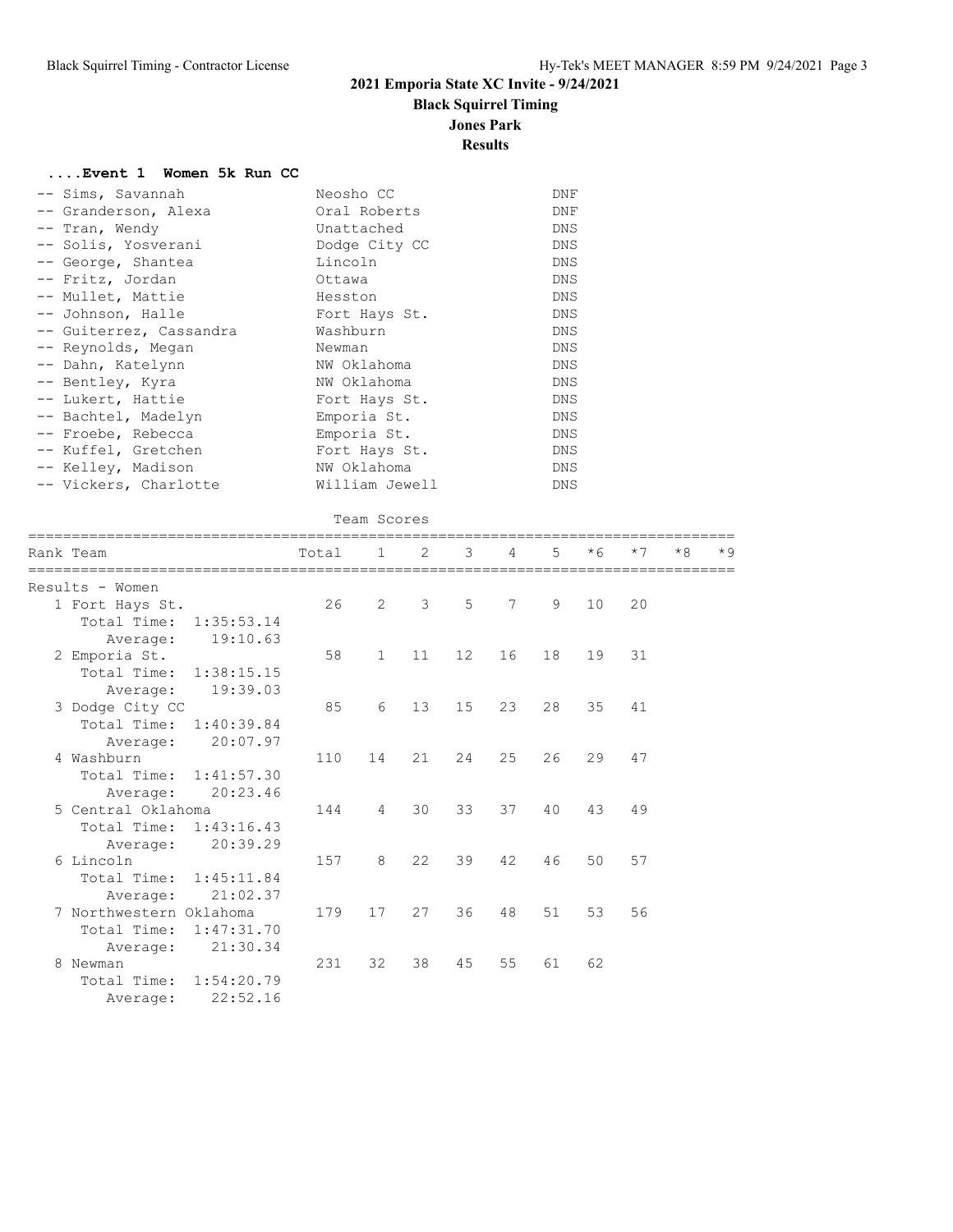**Black Squirrel Timing**

**Jones Park**

### **Results**

|  | Event 1 Women 5k Run CC |  |  |  |
|--|-------------------------|--|--|--|
|  |                         |  |  |  |

| 9 Metropolitan CC      |                   |     | 255 34 | 44    | 54  | 59  | 64  |
|------------------------|-------------------|-----|--------|-------|-----|-----|-----|
| Total Time: 1:59:46.67 |                   |     |        |       |     |     |     |
|                        | Average: 23:57.34 |     |        |       |     |     |     |
| 10 Neosho CC           |                   | 298 |        | 52 58 | 60. | 63. | 65. |
| Total Time: 2:19:51.52 |                   |     |        |       |     |     |     |
|                        | Average: 27:58.31 |     |        |       |     |     |     |
|                        |                   |     |        |       |     |     |     |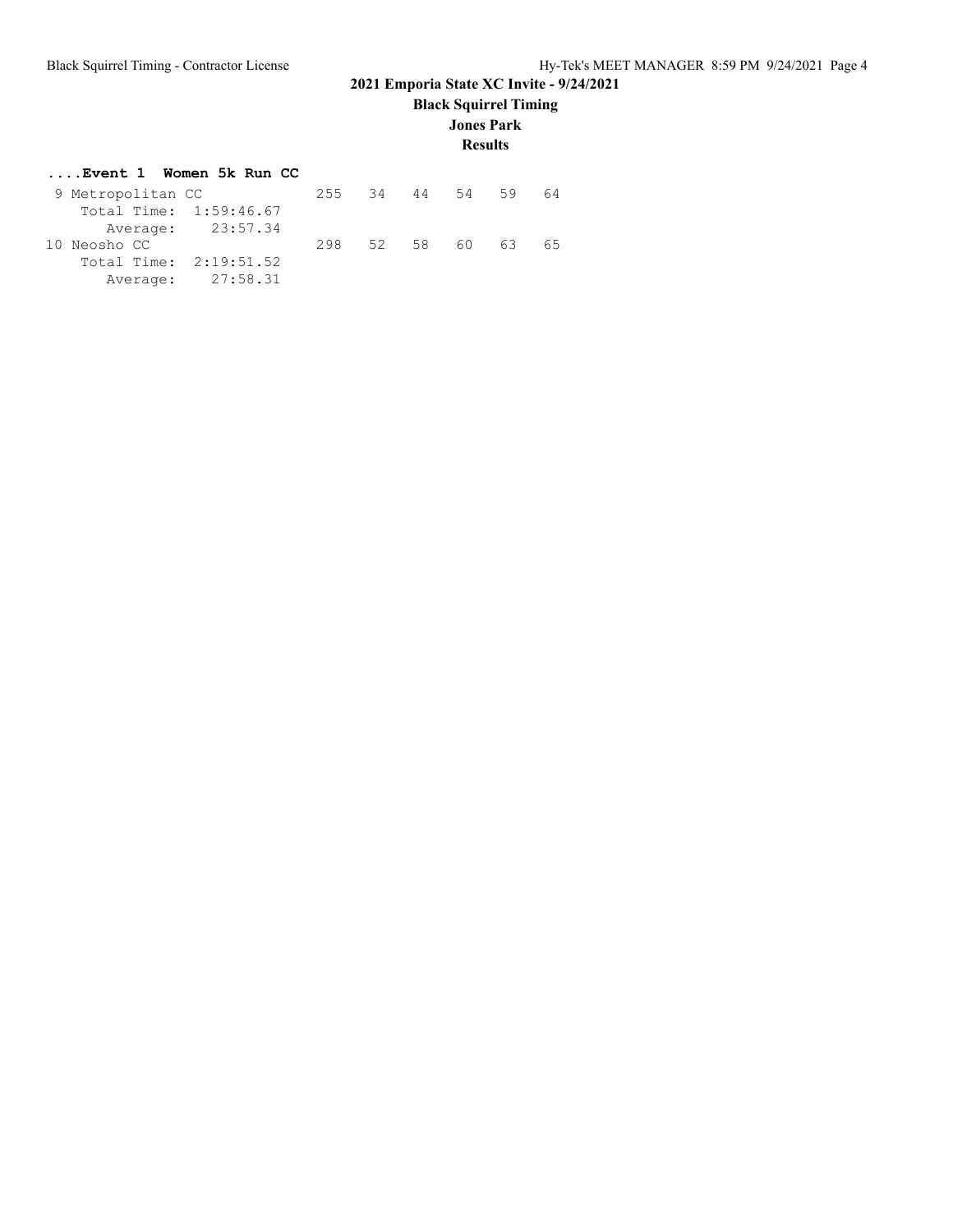## **2021 Emporia State XC Invite - 9/24/2021 Black Squirrel Timing Jones Park**

**Results**

### **Event 2 Men 8k Run CC**

| Name                             | Year School      | -----------------------<br>Finals | Points         |
|----------------------------------|------------------|-----------------------------------|----------------|
|                                  |                  |                                   |                |
| Results - Men<br>1 Maki, Matthew | Emporia St.      | 24:49.04                          | 1              |
| 2 Schmidt, Robbie                | Fort Hays St.    | 24:57.86                          | $\mathfrak{D}$ |
| 3 Becker, Paul                   | Unattached       | 25:40.87                          |                |
| 4 Young, Connor                  | Emporia St.      | 25:58.57                          | 3              |
| 5 Cernik, Colin                  | Unattached       | 26:07.04                          |                |
| 6 Hengeli, Sam                   | Emporia St.      | 26:25.98                          | 4              |
| 7 Estrada, Erick                 | Fort Hays St.    | 26:28.92                          | 5              |
| 8 Pfizenmaier, Jaret             | Fort Hays St.    | 26:33.05                          | 6              |
| 9 Mangan, Aaron                  | Fort Hays St.    | 26:37.69                          | 7              |
| 10 Swift, Tyler                  | Emporia St.      | 26:38.94                          | 8              |
| 11 Brown, Asher                  | Newman           | 26:41.46                          | 9              |
| 12 Jones, James                  | Oral Roberts     | 26:45.42                          | 10             |
| 13 Massey, Aidan                 | Emporia St.      | 26:49.16                          | 11             |
| 14 France, Justyn                | Emporia St.      | 26:56.11                          | 12             |
| 15 Kipngetich, Emmanuel          | Oral Roberts     | 26:57.38                          | 13             |
| 16 Juarez, Delfino               | Dodge City CC    | 26:57.58                          | 14             |
| 17 Fullerton, Austin             | Newman           | 26:59.87                          | 15             |
| 18 Contreras, Javyn              | Fort Hays St.    | 27:03.47                          | 16             |
| 19 Kimutai, Ian                  | NW Oklahoma      | 27:15.62                          | 17             |
| 20 Jackson, Dominic              | Emporia St.      | 27:16.94                          | 18             |
| 21 Straubel, Nathan              | Park U.          | 27:19.39                          | 19             |
| 22 Casallas, Luis                | Dodge City CC    | 27:20.82                          | 20             |
| 23 Chemalmal, Kevin              | Newman           | 27:28.33                          | 21             |
| 24 Ultreras, Alex                | Newman           | 27:28.52                          | 22             |
| 25 Morch, Gustav                 | Washburn         | 27:39.69                          | 23             |
| 26 Achilles, Cody                | Emporia St.      | 27:40.81                          |                |
| 27 Valverde, Gio                 | Newman           | 27:43.09                          | 24             |
| 28 Blixt, Conner                 | Metropolitan CC  | 27:43.95                          | 25             |
| 29 Garcia, Edwin                 | Fort Hays St.    | 27:47.15                          | 26             |
| 30 Santiago, Christian           | William Jewell   | 27:48.35                          |                |
| 31 Kulp, Brett                   | Washburn         | 27:53.17                          | 27             |
| 32 Leck, Andrew                  | Neosho CC        | 27:54.94                          | 28             |
| 33 Schrag, Matthew               | Fort Hays St.    | 28:01.33                          | 29             |
| 34 Morgan, Calvin                | Emporia St.      | 28:03.10                          |                |
| 35 Carrasco, Caleb               | Fort Hays St.    | 28:07.35                          |                |
| 36 Santisteven, Damion           | Dodge City CC    | 28:07.36                          | 30             |
| 37 Griffin, Cooper               | Washburn         | 28:12.48                          | 31             |
| 38 Rokusek, Henry                | Emporia St.      | 28:16.04                          |                |
| 39 Medina, Trever                | Fort Hays St.    | 28:18.05                          |                |
| 40 Harris, Garrison              | Emporia St.      | 28:25.25                          |                |
| 41 Cox, Zachary                  | NW Oklahoma      | 28:25.84                          | 32             |
| 42 Petrella, Nick                | Washburn         | 28:28.95                          | 33             |
| 43 Kiprono, Billy                | Neosho CC        | 28:34.26                          | 34             |
| 44 Figueoa, Andrew               | Park U.          | 28:41.19                          | 35             |
| 45 Rohr, Brayden                 | Newman           | 28:42.22                          | 36             |
| 46 Franta, Brandon               | Unattached       | 28:45.69                          |                |
| 47 Baughman, Aden                | Oral Roberts     | 28:52.49                          | 37             |
| 48 Zamora, Erik                  | Dodge City CC    | 28:52.81                          | 38             |
| 49 Kemboi, Ezekiel               | Newman           | 28:57.75                          | 39             |
| 50 Gurley, Clayton               | Metropolitan CC  | 29:01.29                          | 40             |
| 51 Reid, Tyrese                  | Barton County CC | 29:12.42                          |                |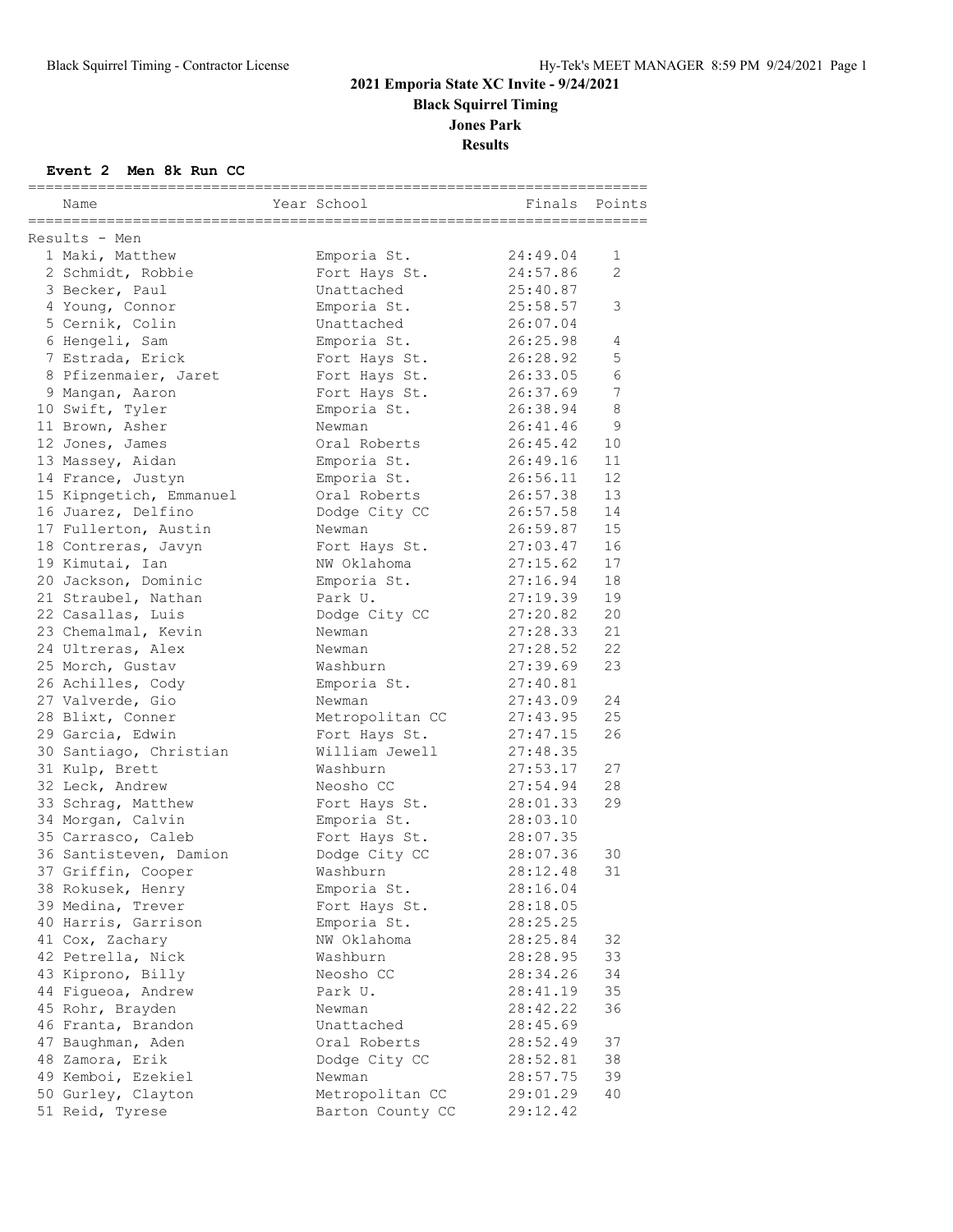**Black Squirrel Timing**

**Jones Park**

**Results**

### **....Event 2 Men 8k Run CC**

| 52 Love, Montel             | Dodge City CC            | 29:14.62 | 41 |
|-----------------------------|--------------------------|----------|----|
| 53 Marquez, Javier          | Newman                   | 29:14.77 |    |
| 54 Ingle, Matthew           | William Jewell           | 29:18.28 |    |
| 55 Garcia, Sebastian        | Fort Hays St.            | 29:18.94 |    |
| 56 Meyer, Caleb             | Ottawa                   | 29:26.06 |    |
| 57 Olmsted, Tyler           | Emporia St.              | 29:32.22 |    |
| 58 Lopez, Alexander         | Neosho CC                | 29:36.39 | 42 |
| 59 Hill, Luke               | Metropolitan CC          | 29:41.85 | 43 |
| 60 Frances, Eric            | Dodge City CC            | 29:49.86 | 44 |
| 61 Emmons, Ethan            | Fort Hays St.            | 29:53.93 |    |
| 62 Given, Sebastian         | Metropolitan CC          | 29:56.26 | 45 |
| 63 Woodard, Shade           | Dodge City CC            | 30:02.16 | 46 |
| 64 Hudson, Johann           | Park U.                  | 30:04.29 | 47 |
| 65 Racic, Djrodje           | Barton County CC         | 30:08.73 |    |
| 66 DeBey, Tyler             | Emporia St.              | 30:11.24 |    |
| 67 Mata, Alexis             | Neosho CC                | 30:11.26 | 48 |
| 68 Chavez, Alex             | Dodge City CC            | 30:11.29 |    |
| 69 Hidalgo, Draven          | NW Oklahoma              | 30:13.55 | 49 |
| 70 Woodrome, Ethan          | Barton County CC         | 30:15.37 |    |
| 71 Riggins, Jackson         | Emporia St.              | 30:17.08 |    |
| 72 Branch, Harley           | William Jewell           | 30:18.22 |    |
| 73 Bambals, Daniels         | Oral Roberts             | 30:25.06 | 50 |
| 74 Beets, Daniel            | NW Oklahoma              | 30:39.15 | 51 |
| 75 Gillin, James            | Washburn                 | 30:43.29 | 52 |
| 76 Laurance, Gunnar         | Neosho CC                | 30:47.20 | 53 |
| 77 Cruz, Victor             | NW Oklahoma              | 30:48.30 | 54 |
| 78 Walters, Alexander       | Emporia St.              | 30:56.88 |    |
| 79 Weeks, Chase             | William Jewell           | 31:01.38 |    |
| 80 Grabert, Troy            | Washburn                 | 31:06.05 | 55 |
| 81 Ragan, Eric              | NW Oklahoma              | 31:07.85 | 56 |
| 82 Smith, Austin            | Park U.                  | 31:12.85 | 57 |
| 83 Landeros, Angel          | Dodge City CC            | 31:18.54 |    |
| 84 Castle, Samuel           | Neosho CC                | 31:29.14 | 58 |
| 85 Padilla, Trent           | Barton County CC         | 31:37.92 |    |
| 86 Jimenez, Jesus           | Newman                   | 31:41.95 |    |
| 87 Castillo, Nick           | NW Oklahoma              | 31:43.02 | 59 |
| 88 Willmann, Ethan          | Park U.                  | 31:51.85 | 60 |
| 89 Martinez-Mondragon, Ozie | Dodge City CC            | 31:56.47 |    |
| 90 Frazier, Quinn           | Metropolitan CC 32:05.58 |          | 61 |
| 91 Reves, Jace              | Emporia St.              | 32:14.32 |    |
| 92 Cook, Morgan             | NW Oklahoma              | 32:21.39 |    |
| 93 Arafol, Joshua           | Neosho CC                | 32:27.68 | 62 |
| 94 Harrington, Drake        | Neosho CC                | 32:34.55 |    |
| 95 Kanagy, Jesse            | Hesston                  | 32:36.01 |    |
| 96 Chavira, Ray             | NW Oklahoma              | 32:44.78 |    |
| 97 Haydock, Kamon           | Emporia St.              | 32:51.30 |    |
| 98 Timblin, Thaid           | Emporia St.              | 33:01.17 |    |
| 99 Preston, Benjamin        | Park U.                  | 33:02.42 | 63 |
| 100 Sisemore, Noah          | Metropolitan CC          | 33:09.91 | 64 |
| 101 Mallam, Abraham         | Neosho CC                | 34:42.28 |    |
| 102 Smith, Taylor           | Oklahoma Wesleyan        | 35:06.33 |    |
| 103 Rivera, Hector          | NW Oklahoma              | 36:54.38 |    |
| 104 Tshongweni, Thithiba    | Neosho CC                | 37:24.68 |    |
| 105 Dormeus, Bradley        | Oral Roberts             | 37:26.95 | 65 |
|                             |                          |          |    |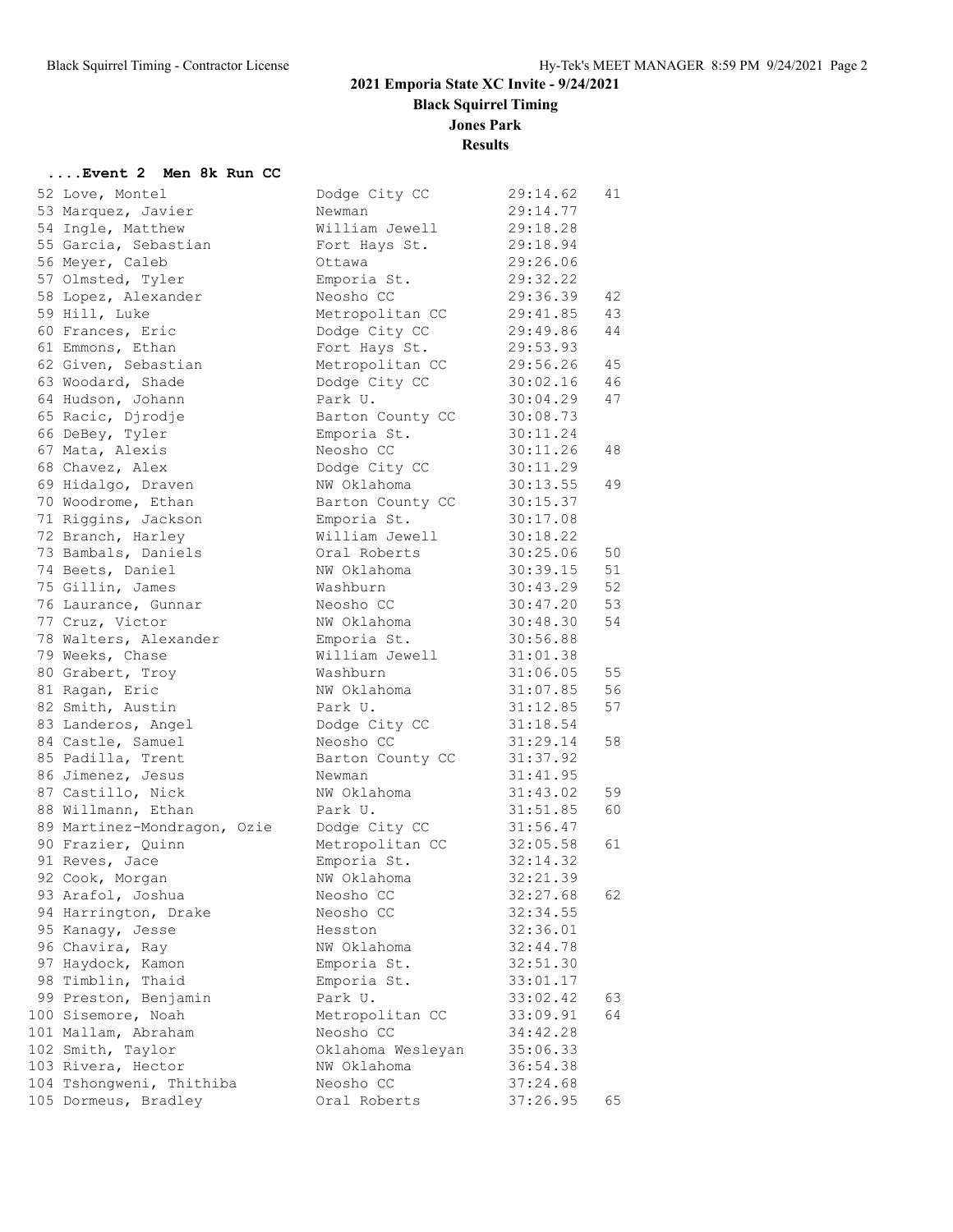**Black Squirrel Timing**

**Jones Park**

### **Results**

# **....Event 2 Men 8k Run CC**<br>106 Untfield Nightles

| 106 Hatfield, Nicholas  | Ottawa            | 38:09.96   |
|-------------------------|-------------------|------------|
| 107 Maldonado, Isaac    | Oklahoma Wesleyan | 39:20.53   |
| 108 Rosas, Christopher  | Ottawa            | 43:12.45   |
| 109 Clemente, David     | NW Oklahoma       | 43:46.19   |
| 110 Leard, Mark         | Hesston           | 45:57.63   |
| -- Kwambai, Hillary     | Neosho CC         | DNF        |
| -- Dolloway, Tyron      | Neosho CC         | DNF        |
| -- Ruiz, Andrew         | Neosho CC         | DNF        |
| -- Silmon, Kyle         | Newman            | DNF        |
| -- Stevenson, Tyler     | Ottawa            | DNF        |
| -- Frymire, Cooper      | NW Oklahoma       | DNF        |
| -- Anderberg, Nathaneal | Oklahoma Wesleyan | <b>DNS</b> |
| -- Bradley, Grant       | Fort Hays St.     | <b>DNS</b> |
| -- Alverez, Micheal     | Newman            | DNS.       |
| -- Ecord, Kael          | Washburn          | <b>DNS</b> |
| -- Steinlicht, Sam      | Washburn          | <b>DNS</b> |
| -- Kibet, Victor        | NW Oklahoma       | DNS        |
| -- Patterson, Jayden    | NW Oklahoma       | <b>DNS</b> |
| -- Obando, Joel         | Emporia St.       | DNS        |
| -- Durman, Isaiah       | Emporia St.       | <b>DNS</b> |
| -- Hernandez, Eduardo   | Dodge City CC     | <b>DNS</b> |
| -- Gleason, Luke        | Emporia St.       | <b>DNS</b> |
| -- Rivera, Ricardo      | NW Oklahoma       | DNS        |
| -- Buessing, Quinn      | Washburn          | <b>DNS</b> |
| -- Diaz, Jaime          | Emporia St.       | DNS        |
| -- Edholm, Jakob        | Fort Hays St.     | DNS        |
| -- Brown, Rylan         | Emporia St.       | <b>DNS</b> |
| -- Johnson, Bobby       | Emporia St.       | <b>DNS</b> |
| -- Rice, Cole           | Emporia St.       | DNS        |
| -- Helton, Brice        | Emporia St.       | <b>DNS</b> |

|  | Team Scores |
|--|-------------|
|  |             |

| Total |    |                | 3                          |             | $5 -$                    | $*6$ | $*7$ | $*8$                 | $*9$ |
|-------|----|----------------|----------------------------|-------------|--------------------------|------|------|----------------------|------|
|       |    |                |                            |             |                          |      |      |                      |      |
| 27    |    |                | $\overline{4}$             | 8           |                          |      |      |                      |      |
|       |    |                |                            |             |                          |      |      |                      |      |
|       |    |                |                            |             |                          |      |      |                      |      |
| 36    | 2  |                |                            | $7^{\circ}$ | 16                       | 26   |      |                      |      |
|       |    |                |                            |             |                          |      |      |                      |      |
|       |    |                |                            |             |                          |      |      |                      |      |
| 91    | 9  | 15             |                            |             | 24                       | 36   |      |                      |      |
|       |    |                |                            |             |                          |      |      |                      |      |
|       |    |                |                            |             |                          |      |      |                      |      |
| 143   | 14 | 20             | 30                         | 38          | 41                       | 44   | 46   |                      |      |
|       |    |                |                            |             |                          |      |      |                      |      |
|       |    |                |                            |             |                          |      |      |                      |      |
|       |    | $\overline{1}$ | $1 \t 2$<br>$\overline{3}$ | 5 6         | $4\overline{4}$<br>21 22 |      |      | 11 12 18<br>29<br>39 |      |